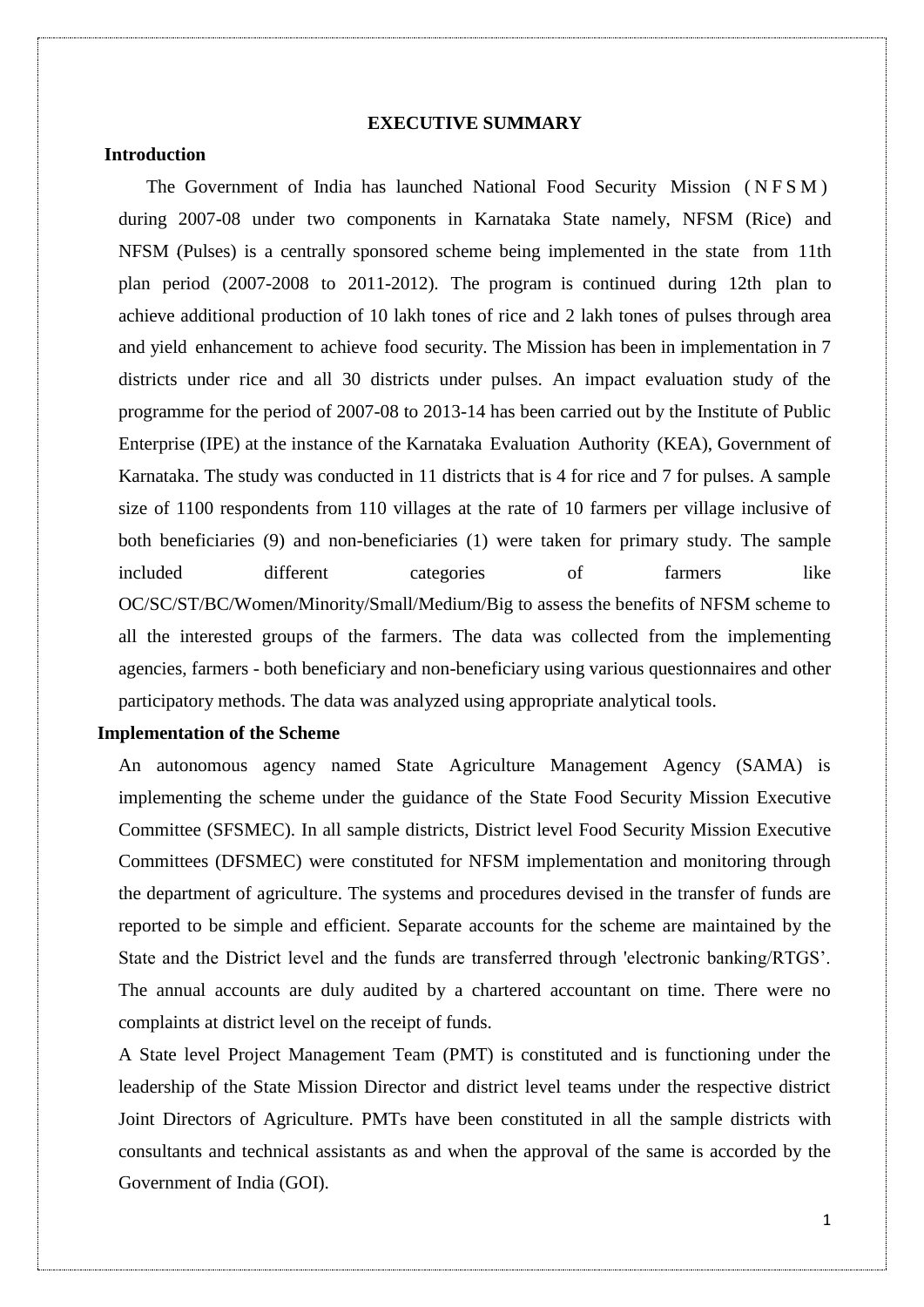### **State Level Area, Production and Yield**

**A. Rice**: The production during base year was 36.45 lakh tones and it increased to 40.52 lakh tones in 2013-14. The productivity levels have increased to 15.78 percent. The area under rice cultivation decreased from 13.95 lakh hectares (2006-07) to 13.40 lakh hectares (2013-14) that is by 3.99% over base year. The decline in area is due to conversion of area under rice to crops like maize and ginger and plantations like coconut and areca nut. These alternative crops/plantations fetch remunerative price and require lower level of water and labor. The Government of Karnataka has declared drought affected during the year 2012-13 and it has an impact on the area, production and productivity of rice. There would have been higher production if all districts were covered under NFSM.

 **NFSM Districts**: The area has remained almost same but production and productivity levels have increased in NFSM districts. In Non-NFSM districts area decreased but production and productivity under rice increased marginally.

**B. Pulses**: The production and productivity levels of the pulses have increased significantly with about 58.66% and 95.53% respectively. The increase in area was only 8.21% over the base year. The average yield obtained during 2013-14 was 745 kg per ha as compared to 381 kg per ha yield in the base year 2006-07 shows a positive growth. The production during base year was 8.38 lakh tones and it increased to 13.31 lakh tones during 2013-14. An increase of 4.93 lakh tons production over the base year in pulses was more than double the targeted 2 lakh tones.

 **NFSM Districts**: All the 30 districts were covered under NFSM-Pulses and recorded an increase 58.66 percent production and 95.53 percent productivity over the base year 2006-07.

### **Targets and Achievements**

- Funds **utilized** are Rs. 305.07 crore against the budget allotted Rs 376.74 crore to rice and pulses for the study period (2007-08 to 2013-14) that is an achievement of 80.97%.
- **Funds** allotted for rice are Rs 101.55 crore and utilize Rs 67.57 crore (66.53%).
- Funds **allotted** for pulses are Rs 275.19 crore and utilized Rs 237.50 crore ( 86.30%).
- **Sample Districts**: The overall position in the utilization of funds was Rs 208.49 crore against the released Rs 246.58 crore that works out to be 84.95 percent achievement.
- **Main Interventions**: A total amount of Rs.204.11 crore released to sampled 11 districts during the period of 2007-08 to 2013-14 for the major interventions against which an amount of Rs 175.76 crore (86.11%) was utilized.
- **Other interventions**: An amount of Rs 32.73 crore spent against the released Rs 42.47 crore to other miscellaneous expenses for components like project management teams,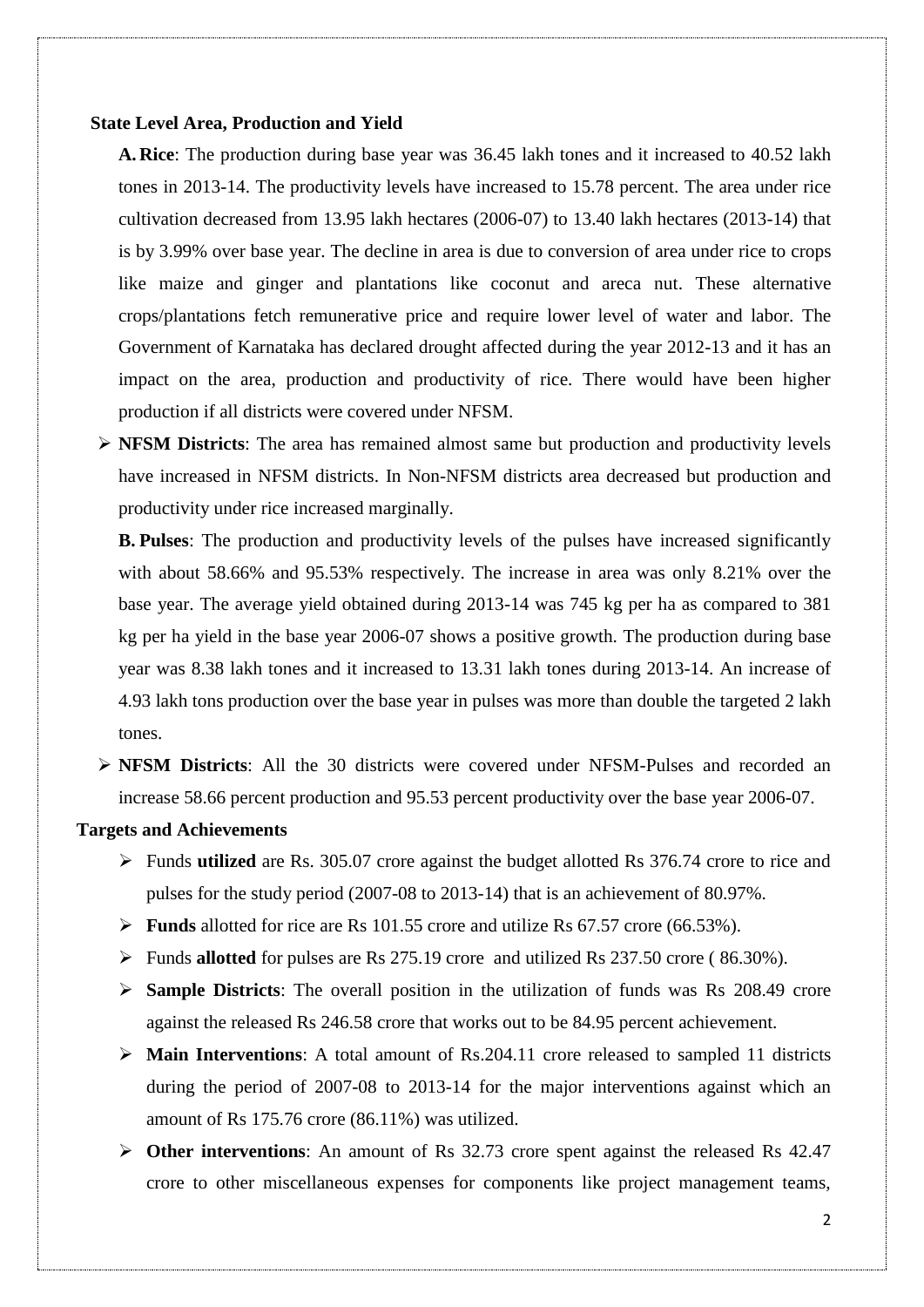award for best performing district, capacity building, Accelerated Pulses Production Programme (APPP) etc. The performance of Gadag district with 100% utilization of the funds can be rated as excellent, Dharwad (99.32%), Gulbarga (91.58%) and Yadgir (90.83%) with more than 90% achievements rated 'very good', Bidar, Bijapur, Raichur, Shimoga with above 80% rated as 'good', Belgaum (57.81%), Udipi (54.98%) and Hassan (49.09%) performance was average.

## **Primary Survey Report**

### **A. Demographic Details**

- **Gender and Age**: The proportion of male among the sampled respondents is 90 percent. The **majority** of the respondents (45.40%) are in the age group of 40 years and above.
- **Social Group**: About 63% of the respondents selected for the present study are from OC/General category, followed by 14.90% BC, 10.40% SC, 6.90% ST and 4% minorities.
- **Education**: The study reports 31.50% respondents are secondary school educated, followed by 30.90% primary school educated, 17.50% illiterate, 13.40% intermediate educated, and the remaining 6.90% are graduates.

## **B. Execution**

- **Selection of the Area and Beneficiaries**: A large number of respondents reported selection of fields were as per the needs and suitability. The selection of beneficiaries was on participatory mode.
- **Inputs supply**: The inputs supply was mostly on time with proper planning and advanced tie-up with manufacturers and suppliers.
- **Transfer of Technology**: Almost all respondents were very happy with the technical support extended by the department. The involvement of subject experts in the transfer of technology was good.

# **C. Impact:**

- **Sustainability**: Continuity of improved package of practices is an indication of its sustainability for any developmental program. The survey reveals 52.70% will continue all practices recommended under the mission, followed by 36.10% continue Top two essential practices, 10.40% continue Top one main practice.
- **Impact on Area-Increase***:* One of the major objectives of the scheme is that the area under rice and pulses should increase. There was slight increase in area due to NFSM interventions in surveyed villages. About 56.80% sample respondents have reported increase as 'little more area" under rice and pulses due to NFSM interventions.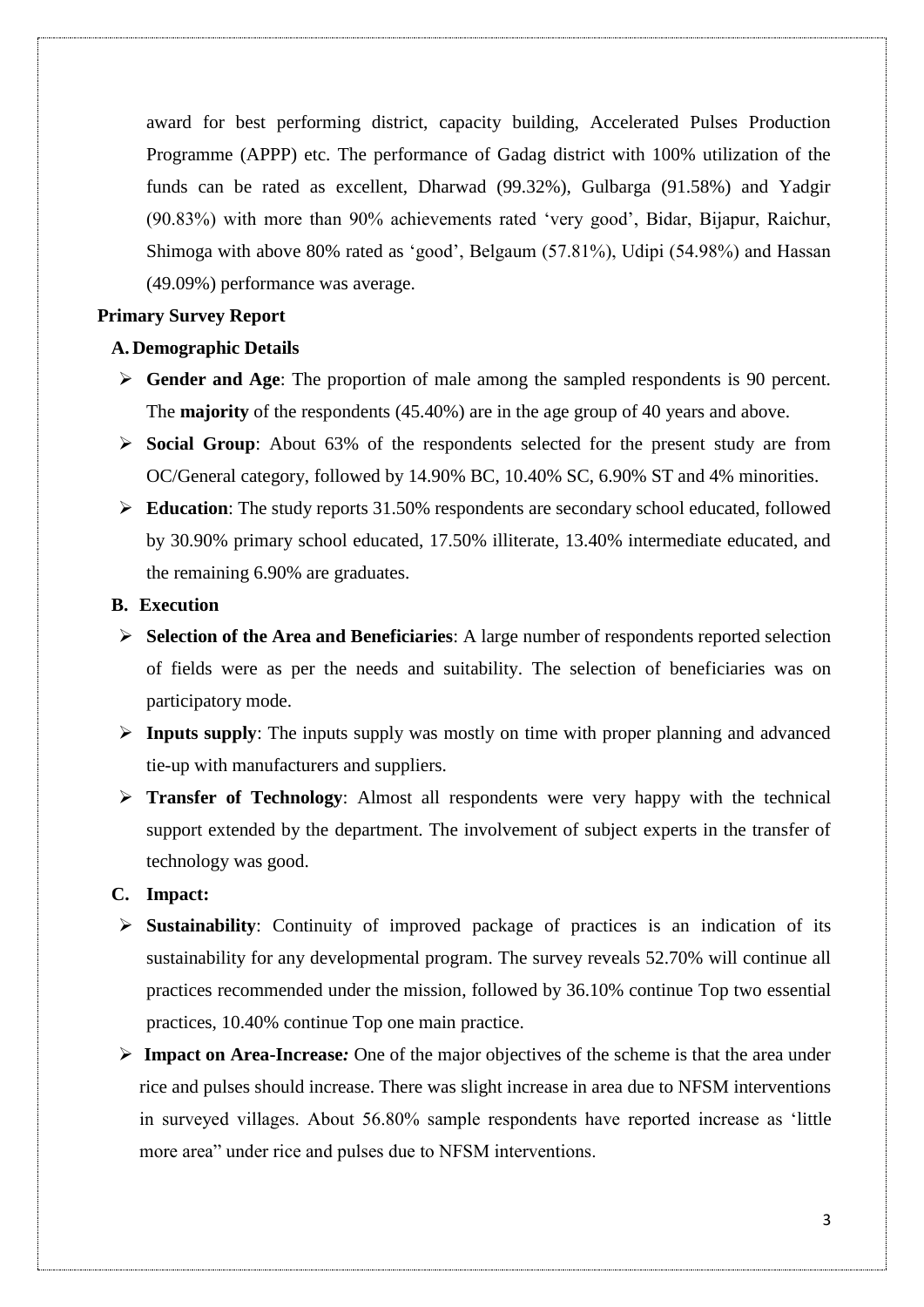**Impact on Yield**: The major objective of the mission is to increase the yields of rice and pulses with the NFSM interventions. The survey findings revealed that there was a significant increase in the productivity of rice and pulses. From the survey, 49.39% respondent's yields have increased by 10-15%, 36.06% respondents yields increase was 5- 10% and 15.66% respondents yields were more than 15% due to NFSM interventions.

 **Non-beneficiaries yields:** The study found 46.36% non-beneficiaries yields were less than NFSM beneficiaries. However 32.73% non-beneficiary farmers felt their yields were at par with the yields of NFSM beneficiaries.

- **Impact on Income:** NFSM has greatly helped the farming community in the overall economic upliftment. The majority (57.88%) respondents reported 5-10% increase in their income, followed by 27.67% with more than 10% increase and 13.33% respondent's income increased marginally.
- **Social Impact:** The survey report found 54.24% respondents used higher income for better education and 35.05% used for better nutritive food to their children.

### **Major Contributors for Higher Income**

The seed treatment has significantly contributed for higher yields in four surveyed districts such as Bidar, Gadag, Raichur and Yadgir. The next best intervention in the enhancement of yields was the use of improved variety seeds in pulses and hybrid seeds in rice.

Integrated Nutrients Management (INM) with the use of micronutrients like zinc, boron and soil ameliorate gypsum and lime have contributed considerably in the improvement of soil fertility and to attain high yields in several surveyed districts. Farm equipments (FE) role is also substantial in the enhancement of income.

### **D.Intervention Specific Findings**

There were mainly 7 interventions such as Demonstrations, Seed Supplies, Integrated Nutrient Management (INM), Integrated Pest Management (IPM), Farm Equipments, Water Application Tools and Trainings during the study period 2007-08 to 2013-14. The overall financial performance of all the study districts put together, farm equipments with the distribution of knapsack sprayers, cono-weeders, rotavators, power weeders, multi-crop threshers and seed drills was quite good with 96% achievement. The performance of water application tools in the distribution of irrigation pump sets, sprinklers, pipes etc. with 82% and demonstrations with 81% against targets was also good.

 **Demonstrations:** The improved technical practices in rice demonstrations such as transplanting of young seedlings of 12-15 days on singly in a space of 25x25 cm, using of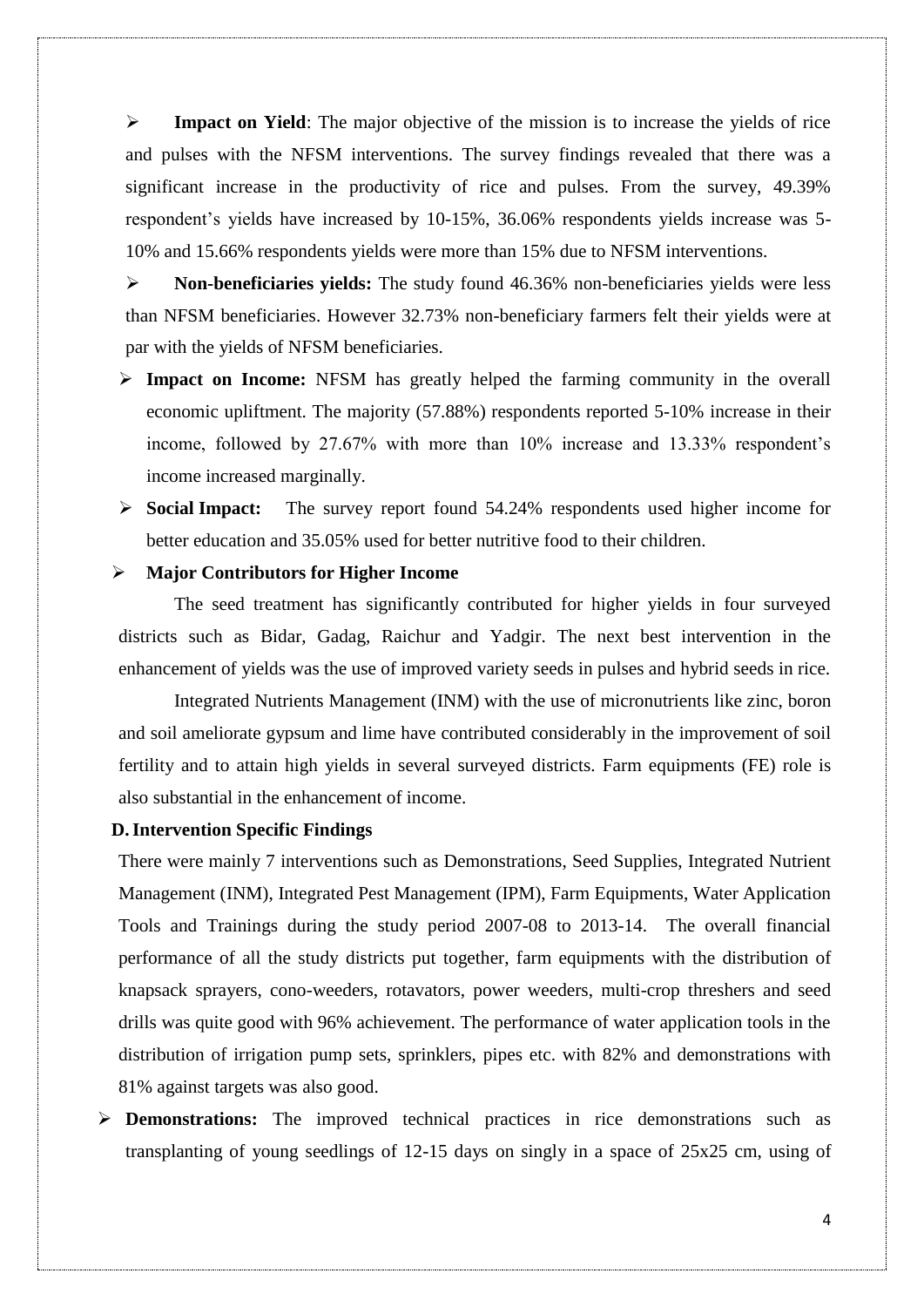green manure has been largely contributed for better yields in rice. Seed treatment with *Trichoderma* contribution was significant in the enhancement of yields in pulses.

- **Seed supplies**: The yield obtained by the use of high yielding variety seeds in pulses and hybrid seeds in rice recorded a significant 10-15% increase in 53% respondent's fields, followed by 5 to 10% increase in 37% beneficiaries fields over the traditional/old varieties. Hybrid KRG-4 replaced traditional varieties of rice to the extent of 15-20% area in Shimoga district.
- **Integrated Nutrient Management (INM):** Application of lime in acidic soils gave tremendous response in the correction of soil pH and improvement of soil fertility. The yield obtained from the gypsum treated plots under NFSM-pulses recorded a considerable increase.
- **Integrated Pest Management (IPM**): As many as 97% respondents reported yield gain of 5 to 15% with IPM over non-treated plots. Many respondents reported of good results with *Emamectin benzoate* application in pest control as compared to other pesticides.
- **Water Application Tools**: The pump sets and pipes supplied to the rice and pulse growing farmers have created considerable additional irrigation facilities. The water use efficiency improved with sprinkler sets, drip system and other water application tools.
- **Supply of Farm Equipments**: The use of farm equipments had brought savings both in time and money to the beneficiary farmers over the traditional methods. Apart from savings in time and expenditure, the use of farm equipments has also ensured timely farming operations. Tillers, mechanical sprayers, weeders, transplanters have contributed significantly in all districts in general in the mechanization of farming and it was more particular in labor scarcity districts like Shimoga, Udipi, Belgaum and Hassan.
- **Trainings**: Overwhelming majority (90%) respondents expressed their satisfaction with the quality of training. Every respondent informed that the training programs were useful and it has contributed for higher yields.

# **Selected District and Crop Wise Findings**

# **1. Rice**

The overall physical and financial achievements were 70.12 and 63.77 percent respectively. The extent of achievements however varied among different districts.

 **Udipi**: Majority of the respondents (96%) reported 5 to 15% yield increase in rice under NFSM as compared to control. The increased productivity and income of 43% respondents used for better nutritive food. Majority of the respondents felt that the best gain from NFSM was the lime application to improve soil fertility. A large number of non-beneficiaries (70%)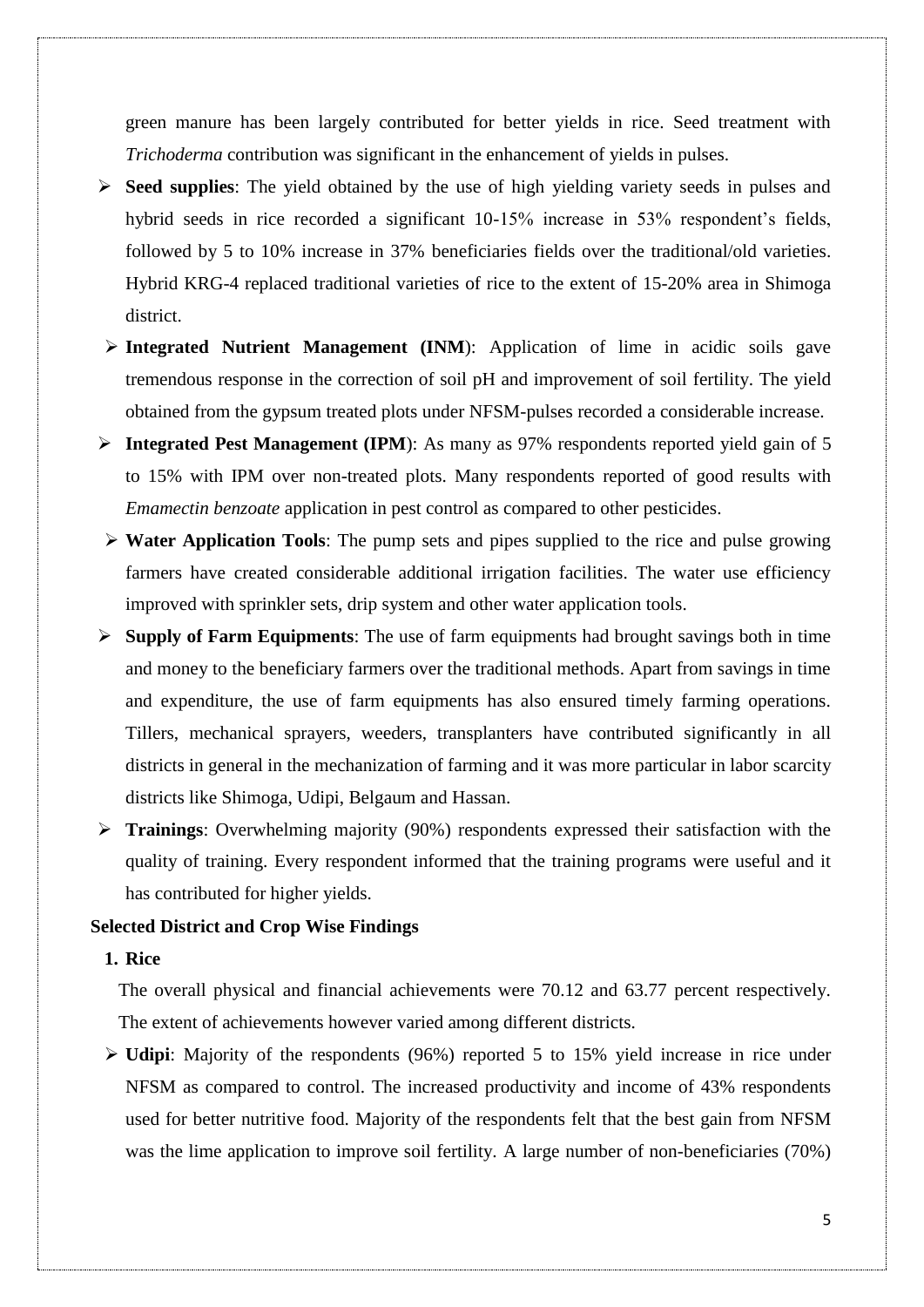were not aware of NFSM. Labor shortage, wild animals menace mainly with monkeys, bison and peacocks are serious problems in Udipi district.

- **Shimoga (Shivamogga):** The survey reported with 73.30% sample respondents rating on increase in area as "little more', 82.20% respondent's yields increase was 5-15% and 65.60% reported 5-10% increase in their income. About 55.60% respondents could afford better education to their children due to increased income with NFSM interventions. Hybrid paddy, line planting, machine transplantation, green manure has contributed significantly for higher yields. Problems are *Bacterial Leaf Blight* disease and lack of remunerative market price to rice.
- **Hassan**: The survey findings revealed that there was marginal increase in the productivity and income due to NFSM interventions. Majority of the respondents used the extra income for better nutritive food. Machine transplantation, zinc, lime application are major contributors for higher productivity and income. Area under rice has come down due to delay in the release of water under Command Area and shifting of a large area under rice to other remunerative crops like ginger.
- **Belgaum (Belagavi)** : Majority of respondents reported increased area under rice as 'little more', production increased to the extent of 10-15%, and income increased to 5-10%. Majority of the respondents used extra income for better medical treatment and children education. Major contributors for higher income are hybrid paddy seed, intercultivator, rotavator, diesel engine and micronutrients.

# **2. PULSES**

The levels of physical achievements aginst targets for the period 2007-08 to 2013-14 for pulses were reasonably good. District wise details are given under:

- **Bidar**: The study reported significant increase in area under pulses, 10-15% increase in yields and 5-10% increase in income. Beneficiaries have used extra income for better nutritive food and children education. *Trichoderma viridi* was the major contributor in maintaining appropriate plant population with decreased seedlings mortality at the initial stages of crop and resulting into higher productivity. Major problem is the less than 10 year old varieties seed distribution norm. A portion of area under pulse crops has been shifting to soyabean cultivation because of better market price for soyabean. About 80 percent of the nonbeneficiary respondents revealed that their yields were less than NFSM beneficiaries and the balance 20% expressed that their yields were at par with NFSM beneficiaries.
- **Gulbarga**: Majority respondents got 5-10% increased yields and income. The extra income was used for the better education of their children. Major intervention that has contributed for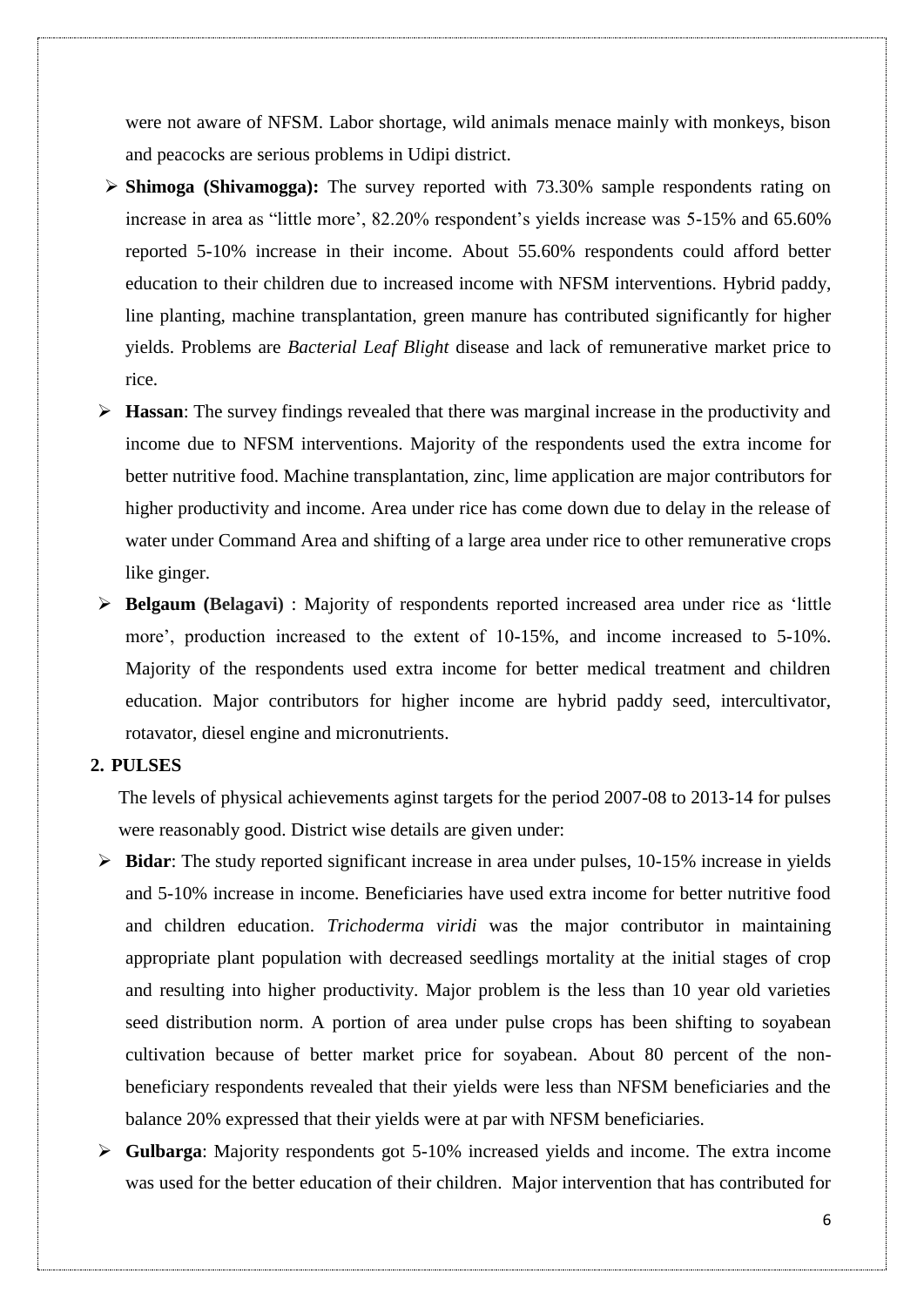higher productivity is Integrated Nutrition Management (INM). A part of the area under pulses has been converted to cotton.

- **Bijapur (Vijayapura)**: The majority of NFSM beneficiaries reported 5-10% increase in production and income and it was used for the better education of their children. The nonbeneficiaries were not adopting the improved technologies due to lack of awareness and 84.4% of them felt that their yields were less than NFSM beneficiaries.
- **Gadag**: The yield increase of 10-15% was reported by 72.20% respondents. About 86.70% reported 5-10% increase in their income and it was used for better education of their children. The major contributors for higher yields are *Trichoderma* seed treatment followed by Integrated Nutrient Management (INM) component with the application of boron, zinc and gypsum. The non-beneficiary farmers, 60% indicated that their yields were less than NFSM beneficiaries, 30% farmers yields were at par. The balance 10% felt it was far less yields than the NFSM fields.
- **Dharwad**: **T**he increase in the yields due to NFSM interventions was 10-15% for 68.10% of the sample respondents, followed by 5-10% increase for 21.80% beneficiaries. About 47.80% respondents reported more than 10% increase in their income followed by 31.10% reported 5 to 10% increase. The increased income was used for better nutritive food and education. Jaki variety of bengal gram contributed for 10% increase in yields and it has replaced A1 variety. Seed treatment and micronutrients have also contributed significantly in the productivity enhancement of pulses in Dharwad district.
- **Yadgir**: As many as 85.60% reported that the increase in yields due to NFSM interventions was 10-15% and the remaining 14.40% opined 5-10% increase. The majority 84.40% respondents reported 5-10% increase in their income and the balance 15.60% reported more than 10% increase in their income. Majority respondents used higher income for the better education of their children. The *Trichoderma* seed treatment and micronutrients have contributed significantly for the higher yields.
- **Raichur**: There was a significant increase in the productivity and 50% beneficiaries believe that the increase was 5-10% followed by 31.10% beneficiaries 10-15% increase, and 18.90% view more than 15% increase in yields. The majority (60%) respondents have reported 5-10% increase in their income. As many as 76.70% respondents used higher income for better education of their children. Seed treatment with *Trichoderma* contributed significantly in the enhancement of yields.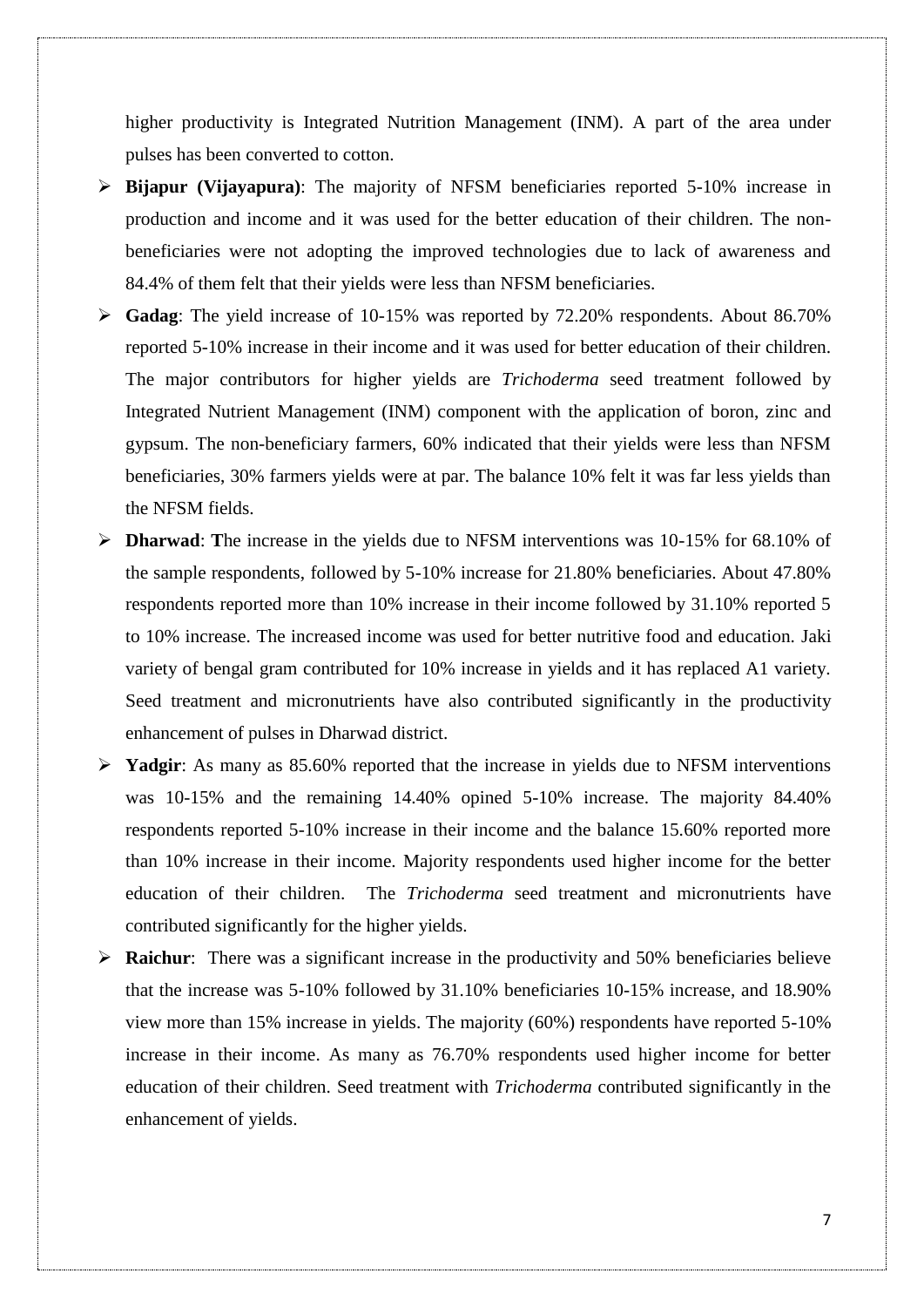### **Employment**

The implementation of NFSM scheme in the different districts generated more employment opportunities mainly due to increase in production which requires more of the labor for different operations. Farm equipments and water application tools supplied under NFSM are being used not only for rice and pulse crops but also for all crops and plantations. The year round field work with the cultivation of different crops has generated more employment in villages. On the other hand, mechanization in agriculture provided indirect employment to skilled and unskilled persons engaged in operation, repair and maintenance of farm equipments.

#### **Convergence**

All the districts have reported convergence of Mission interventions with different schemes of the State level programmes. Most of the selected districts have converged with Boochetana, ATMA, Farm Mechanization, Rashtriya Krishi Vikas Yojana with NFSM Scheme.

## **Forward and Backward Linkages**

Government Input supply Agencies like Karnataka State Seeds Corporation Ltd (KSSC), Karnataka State Cooperative Marketing Federation Ltd (KSCMF) and Private Farm Machinery and Micro Irrigation system agencies have been associated in backend operations for the supply of high quality agricultural inputs to farmers.

The department of agriculture has been providing marketing information to farmers and linking up with established Market Yards through Agricultural Produce Market Committees to ensure remunerative price for farm products including procurement under Minimum Support Price (MSP).

#### **Suggestions and Recommendations**

#### **(A) Short Term practicable recommendations**

- 1. Age limit of seeds of varieties of pulses, hybrids of rice released within 10 years for demonstrations and seed distribution components may be relaxed beyond 10 years.
- 2. May take necessary steps to have same amount of subsidies for farm equipments and water application tools under different schemes.
- 3. Timely release of rate contract agreements may be ensured for timely procurement and distribution of inputs to farmers.
- 4. The beneficiary of one intervention may not be given another intervention benefit in the same season to reach the benefits of NFSM to large number of farmers.